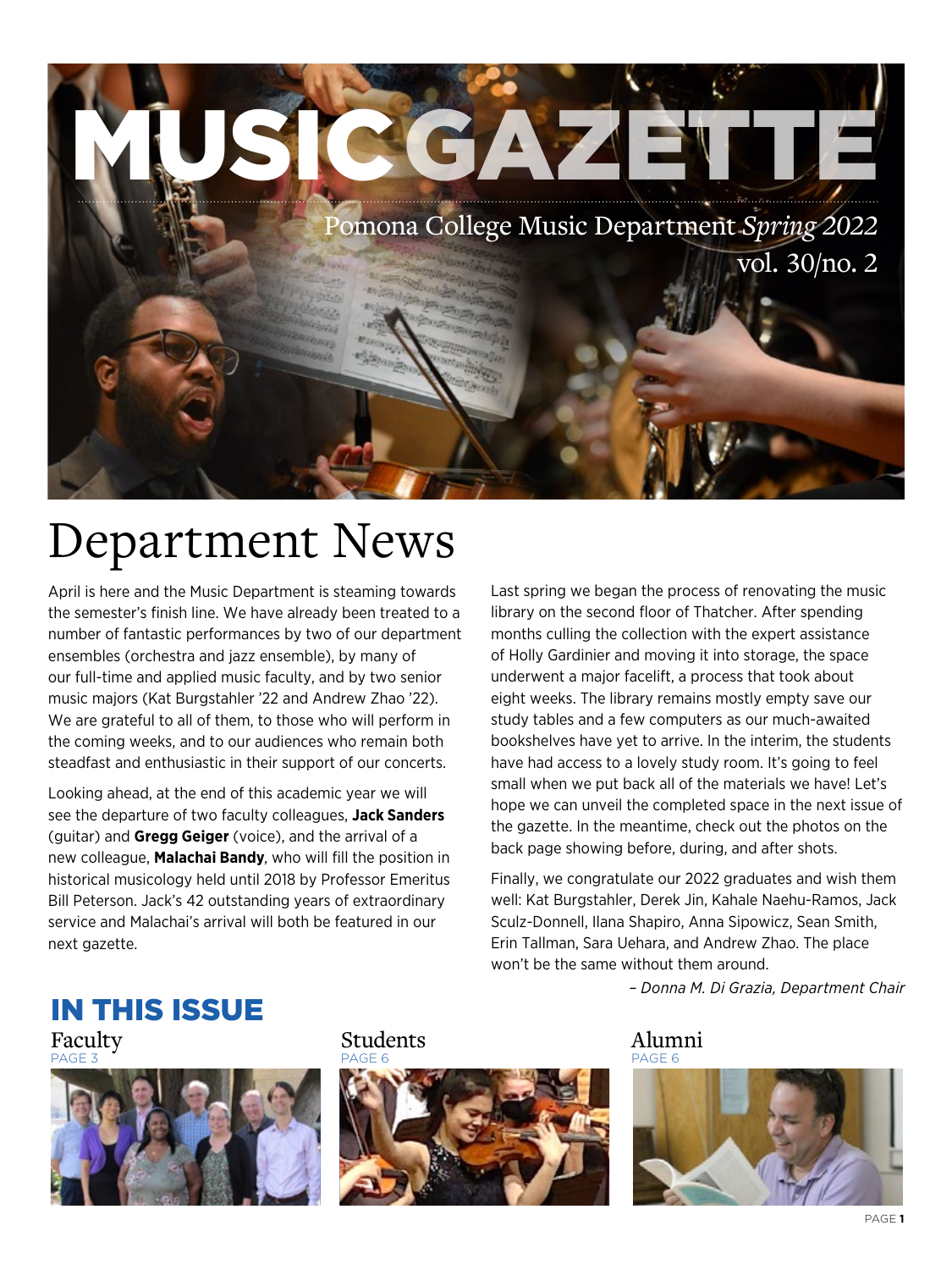

# Special Events

Professor **Gibb Schreffler**'s **AMERICAN MARITIME MUSICAL WORLDS** class traveled to the Port of Los Angeles and went to sea on the brigantine Irving Johnson. While aboard, students experienced the practical application of chanties and other sailor work-songs historically used to coordinate hauling on the lines that set and maneuver sails.



Students from Professor **Genevieve Feiwen Lee**'s studio will present an evening of **PIANO ENSEMBLE** works on April 2 with a program of 4-hand and 2-piano duets, and Tom Flaherty's piece "for many hands" entitled *Time's Up*.

### Performing Ensembles

The **POMONA COLLEGE BAND** has been rehearsing mostly outdoors this semester in preparation for their concerts on April 22 and 24 on the front patio of Little Bridges. The program features new arrangements of four piano works by Robert Schumann created by associate conductor **Stephen Klein**. Works by Cabézon, Holst, Mozart, and Vaughan Williams will round out the program. The

ensemble's November concert featured a new work by Jack Stamp and music by Henry Fillmore, Frank Ticheli, and Ralph Vaughan Williams.

After its successful concerts in December 2021 featuring the music of Florence Price, Harry T. Burleigh (arranged for SATB chorus by their conductor **Donna M. Di Grazia**), and Margaret Bonds, among others, the **POMONA COLLEGE CHOIR** continues to forge ahead working on its spring program despite the pandemic restrictions that remain in place: six-feet distancing, masks, and testing three times per week. Their resilience and commitment to music making has been unwavering, and their efforts this semester will result in performances with the Pomona College Orchestra on April 15 and 17 of Francis Poulenc's *Exultate Deo*, and Gabriel Fauré's *Cantique de Jean Racine* and *Requiem*. It will be the first PCC/PCO collaboration since April 2019.

Back in person for the first time since March 2020 (last year's Glee Club was online, except for a late semester outdoor recording of our program from the steps of Frary and Little Bridges), the 2022 **POMONA COLLEGE GLEE CLUB** led by **Donna M. Di Grazia** is hard at work on music for its series of concerts in late April and May. The 21 singers in this year's ensemble are working valiantly to make up for time lost when the College started the semester online, and they are doing well. In addition to their usual concerts, they are also honored to be singing for the memorial service of Professor Emeritus Robert Herman in early April. Bob and his beloved Carol met in Pomona's choral program when they were students and remained staunch supporters of it for decades following his retirement. At the end of the term, the Glee Club will welcome back close to a dozen alumni members who graduated in 2020 and 2021 to sing with this year's ensemble at the College's "Take Two" celebration for 2020 and 2021 graduates. This event will keep the 2022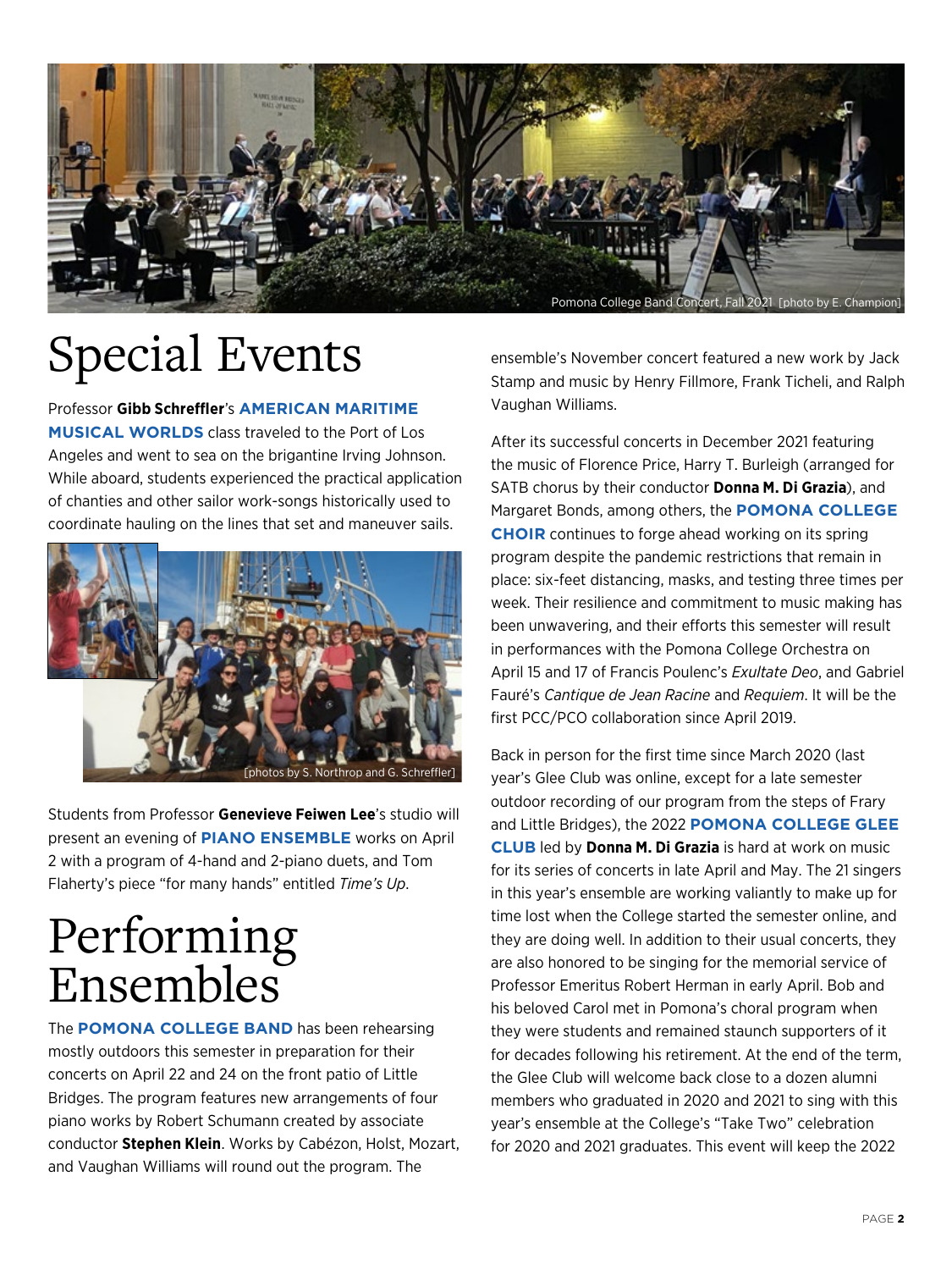ensemble in Southern California for its annual tour; details of where it will sing during the week of 16-20 May will be listed on the [ensemble's website](https://www.pomona.edu/choral/glee-club/current-repertoire-performances) as they become available.

#### **POMONA COLLEGE JAZZ ENSEMBLE**, led by **Barb**

**Catlin**, offered their March concert on the front steps of Little Bridges on a sunny Tuesday afternoon. The program featured groups and combos from the ensemble, one of which included Professor **Joti Rockwell** on mandolin. The ensemble's late-April program, *The Rolling Stones Project*, will feature music by the eponymous rock band as arranged by New York jazz saxophonist Tim Ries (who tours with the Stones) and orchestrated by pianist Matt Harris. The concert will feature guest saxophonist and LA phenom Iban Lee.

#### **Eric Lindholm** and the **POMONA COLLEGE**

**ORCHESTRA** have returned to live performance this academic year, adapting creatively to spacing requirements and rotating through unusual rehearsal and performance venues. The October program, which included music by Fanny Hensel, Chen Yi, Tchaikovsky, and Prokofiev, was presented in Bridges Auditorium, marking the orchestra's first concerts on that stage in at least 30 years. For the November program, the orchestra rehearsed in Edmunds Ballroom of the Smith Campus Center, and split its string sections in half to be able to fit performances in its usual space, the Bridges Hall of Music stage. That program featured music by Beethoven, Rossini, Brahms, and the rarely heard *Swanwhite* suite by Sibelius. More Sibelius graced the March program in the form of the magnificent Violin Concerto, thanks to the victory by **Megan Chang** '23 in the Department's annual concerto competition. Also on



the March program was a new piece by **Tom Flaherty** called *Social Harmony* and a suite of songs by Florence Price, sung beautifully by **Melissa Givens** and orchestrated by Professor Lindholm. Spacing considerations forced the woodwind section onto the floor in front of the stage, a challenge they responded to with remarkable vigor, flexibility, and musicianship.

#### **POMONA COLLEGE BALINESE GAMELAN**

**ENSEMBLE GIRI KUSUMA**, under the leadership of directors **I Nyoman** and **Nanik Wenten**, will offer their spring performance on Monday, May 2 in Bridges Hall of Music and plan to feature special guest I Made Lasmawan, artistic director of the Colorado College gamelan ensemble.

#### **POMONA COLLEGE AFRO-CUBAN MUSIC**

**ENSEMBLE**, **Joe Addington**, director, has been busy with rehearsals preparing for their 8 p.m. April 25 performance, which will be in Little Bridges this semester in order to adhere to the College's pandemic protocols.

### Faculty News

**Alfred Cramer**, Associate Professor, is in his second year

as the Music Department's Coordinator for Applied Music. In addition to moving forward with an online registration system to serve the Department's record number of students taking music lessons, he is involved with projects such as the renovation of the Victor Montgomery Music



Library on the second floor of Thatcher. His current scholarly projects include the development of a common theoretical framework for the phonological description of musical melody and linguistic intonation and a study of the genesis and cultural meanings of Woody Guthrie's song *This Land Is Your Land*.

Along with her co-founders, Adrien Tishkowitz Redford '14 and Hayden Eberhart '07, Professor and Department Chair **Donna M. Di Grazia** is working on bringing their choral ensemble PRISM back to the concert stage after a two-year hiatus imposed by the pandemic. To that end, the ensemble [photo by C. Fogg] recently received a \$6,000 grant from the Sparkplug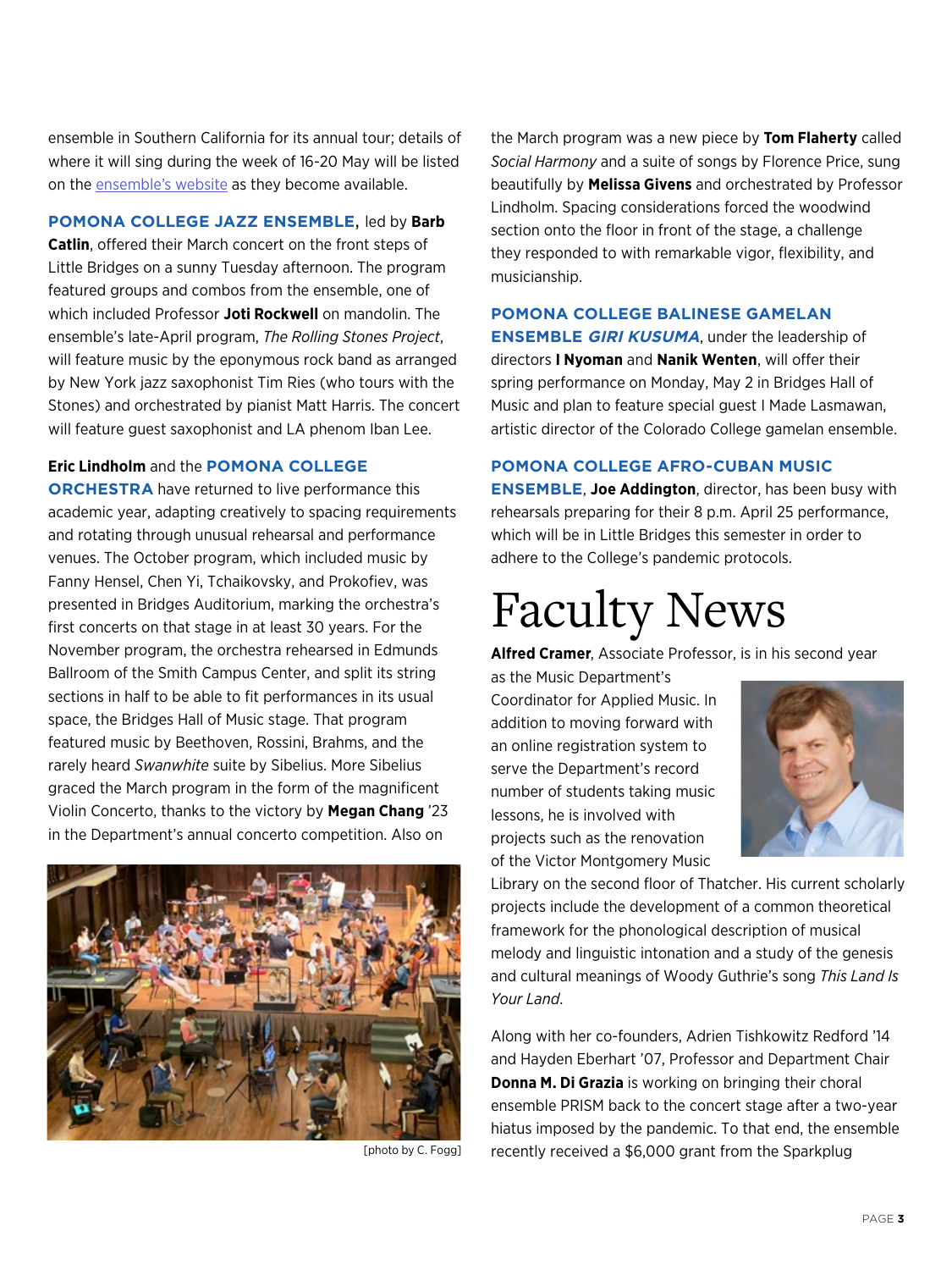

The Jazz Ensemble [photo by J. Hing]

Foundation for a performance in September 2022. Concert details will be updated on the ensemble's [website](https://www.prismensemble.org/) as they become available. Her chapter on Franz Liszt as a conductor in *Liszt in Context* (Cambridge University Press, 2022) is available online for anyone who has library access through the [Honnold online](https://www-cambridge-org.ccl.idm.oclc.org/core/books/liszt-in-context/liszt-as-conductor/B6FF16837DC2A0C771C38BB08BE8B26A) catalog.

In February, Professor **Tom Flaherty**'s piece *Release*, performed by The Smudges (Jeff Gauthier, violin and Maggie Parkins, cello), was released on The Smudges's new album *Song and Call* [\(Cryptogramophone Records\)](https://cryptogramophone.bandcamp.com/album/song-and-call-2); early this spring, acclaimed guitarist Aaron Large-Caplan included Flaherty's *Steps and Leaps* on his recent US tour. On campus, Tom's works are also being performed with the recent premiere of *Social Harmony* by the Pomona College Orchestra, and with the Piano Ensemble's performance of *Time's Up* this April.

Tom's newest album of electro-acoustic music, *Mixed Message*, is slated for release this June (New Focus Recordings) and includes performances by **Genevieve Feiwen Lee**, **Maggie Parkins**, **Cynthia Fogg**, and **Sarah Thornblade**, along with Mark Winges, organ, the Eclipse Quartet, pianist Vicki Ray, and The Smudges.

Assistant Professor **Melissa Givens** continues her leave this semester. In addition to singing **Eric Lindholm**'s wonderful arrangement of selected Florence Price songs with the PCO in March, she is preparing for performances in Riverside and Los Angeles, and for a lecture for the San Francisco Opera on Verdi's epic *Requiem*. As she awaits the release of her album, *The Artist at 50,* on the Centaur label this summer,

she continues to research unpublished and overlooked art songs by Black composers.

Professor **Genevieve Feiwen Lee** performed last November with violinist Fritz Gearhart at the University of Oregon's School of Music and Dance as part of Gearhart's 2021-22 Beethoven violin sonata cycle. The two also performed as part of the [Redfish Music Festival's](https://redfishmusicfestival.com/events.html) Off-Season concerts in Port Orford, Oregon. In January Genevieve returned to the University of Oregon to give a public chamber music masterclass to student groups, and to work individually with undergraduate and graduate music students.

On campus this March, Genevieve will perform a four-hand work by Gao Ping with Brian Hsu. Later in May she and violinist **Sarah Thornblade** will appear on the Friday Noon Concert series to play works of Beethoven and Copland.

Postponed from February to April, a marathon celebration of [Frederic Rzewski](https://pianospheres.org/event/frederic-rzewski-in-los-angeles-apr-16-2022/) will include two pieces performed by Genevieve. The celebration, hosted by LA new music organization Piano Spheres, will take place at the Colburn School in downtown Los Angeles.

Professor **Eric Lindholm** has continued his work with the Pomona College Orchestra, which included orchestrating a suite of songs by Black American composer Florence Price and inviting Tom Flaherty to write a new piece for the ensemble, *Social Harmony*. He is also serving on the College's Sustainability Committee.

**Joti Rockwell**, Associate Professor, co-authored an article with Teerapaun Tanprasert '21 entitled "[Sounding Thai:](http://iftawm.org/journal/oldsite/articles/2021b/Tanprasert_Rockwell_AAWM_Vol_9_2.pdf)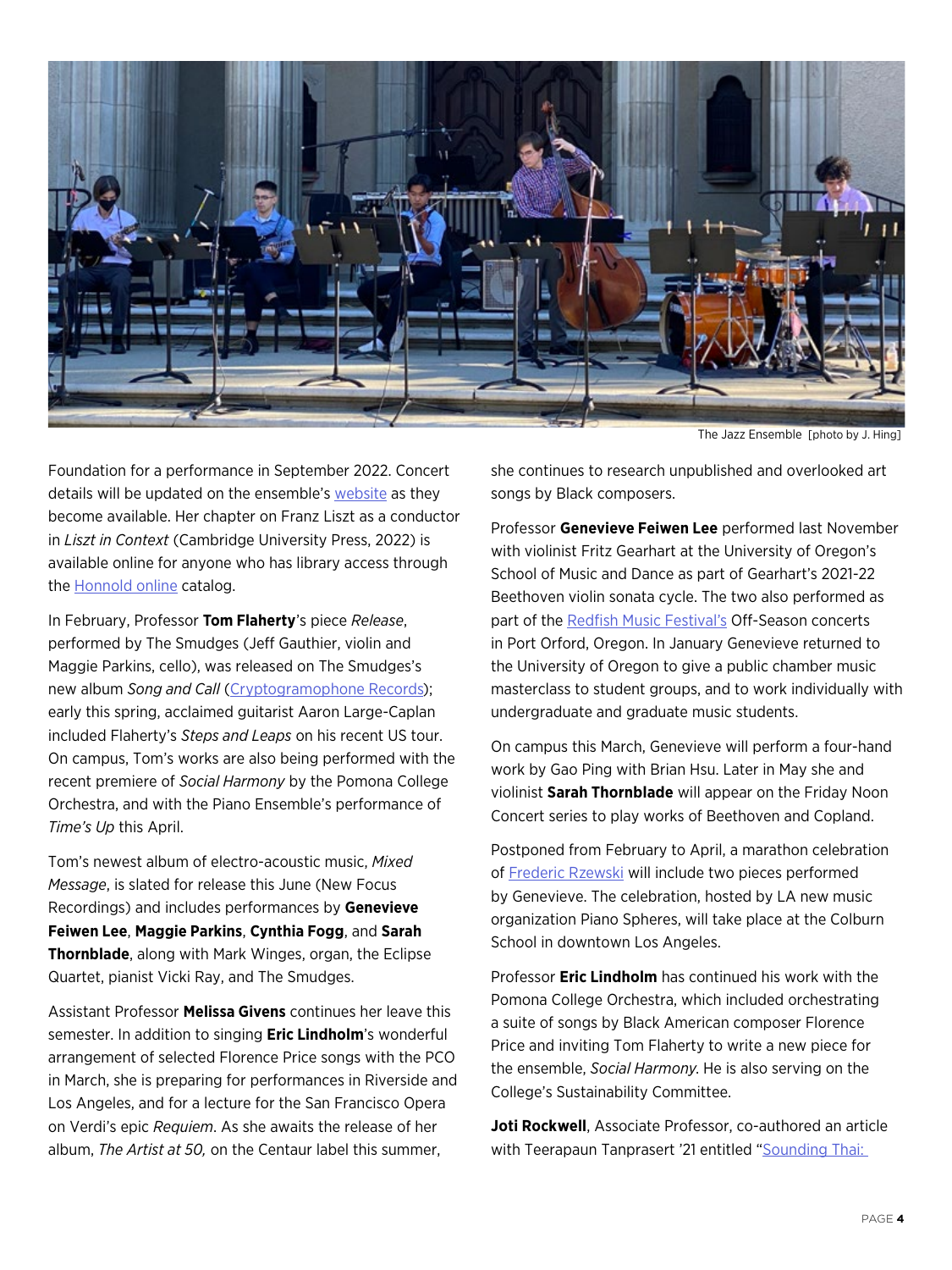#### [Instrumental Translation, Language-Melody Correlation,](http://iftawm.org/journal/oldsite/articles/2021b/Tanprasert_Rockwell_AAWM_Vol_9_2.pdf)  [and Vocal Expressivity in](http://iftawm.org/journal/oldsite/articles/2021b/Tanprasert_Rockwell_AAWM_Vol_9_2.pdf) *Thai Sakon Music* from the 2010s."

The article is published in the most recent volume of the journal *Analytical Approaches to World Music*. This spring, he completes his year as a Faculty Fellow in Pomona College's Humanities Studio, where he is working on a project about motion in music and focusing on the pedal steel guitar. In March, he performed Bach's Suite in D Minor (BWV 1008) and Sonata in C Major (BWV 1005) on mandola and mandolin at the "Known and Understood" exhibition in the Benton Museum of Art.

Associate Professor **Gibb Schreffler**'s decades-long

ethnographic research on hereditaryprofessional drummers of the Punjab region is brought together in a new book, *[Dhol: Drummers, Identities, and](https://www.press.uillinois.edu/books/?id=53qpg7tm9780252044076)  [Modern Punjab](https://www.press.uillinois.edu/books/?id=53qpg7tm9780252044076)* (University of Illinois Press, 2021). He spoke about the book, his journey to learning the *dhol* drum, and current challenges facing Punjabi traditional drummers on The [Bhangra Podcast](https://player.captivate.fm/episode/9f55d3f1-3302-4361-bae9-10f1c313a3b4).



Gibb has also been working on two research projects concerning the history and form of the nineteenth-century *chanty* song genre. The first employs historiography to uncover the poorly remembered multiracial labor force that sang while loading cotton on ships, to elucidate the process by which European seamen acculturated to African-American work-singing methods. The second employs musical analysis to recover the forgotten, original rhythm of the famous song *Shenandoah*, which, before its earlytwentieth-century transformation by music publishers, concert choirs, and folk singers, had exclusively coordinated group-work tasks aboard sailing ships.



Performance faculty member/luthier **Jack Sanders** built this guitar and case, patterned after a Jean Voboam guitar built in 1688 and held in the private collection of novelist Jonathan Kellerman, for use by Pomona students and faculty to practice and perform seventeenthand eighteenth-century music. The materials used in the guitar include a European soundboard, Indian rosewood with maple

strips for the sides, Swiss pear and rosewood for the back,

and a black-stained maple neck. Holly, ebony, maple, and bone were used for decoration on the soundboard and



headstock. It also features a Macassar ebony fingerboard and headstock veneer, with individually lathe-turned pegs of Macassar ebony, and with a genuine parchment "wedding cake" rose in the soundhole.

Flutist and performance faculty member **Rachel Rudich** is the featured artist on the new album release *Karl Kohn Encounters – Complete Works For Flute* [\(Bridge 9566A/B](https://bridgerecords.com/products/9566)). According to the album notes:

Karl Kohn is represented on this impressive two-disc set by all of his solo and chamber music for flute.

…Though he has spent seven decades working in California, the 95-year-old composer writes, "I am struck how it seems to reflect, first, my Viennese musical heritage, and then my training in a neoclassical tradition."



Pomona College faculty members who joined Rudich on the recording are **Gayle Blankenburg** (piano) and **Jack Sanders** (guitar).

## Emeritus Faculty

**Graydon Beeks**'s article "Jenny Lind, Händel and Halle" appeared in February 2022 in *Feuerwerk und Hallelujah*, a book published to celebrate the centennial of the annual Handel Festival in Halle, Germany, the composer's birthplace.

In addition to keeping up with his composing schedule, **Karl Kohn** can be heard performing four of his works for flute and piano with **Rachel Rudich** on the recently released recording, *Karl Kohn Encounters*.

**William Peterson** recently completed a paper, "Political Dreams and Musical Themes in the 1918–22 Formation of Czechoslovakia: Interaction of National and Global Forces," with his brother James W. Peterson (Professor Emeritus,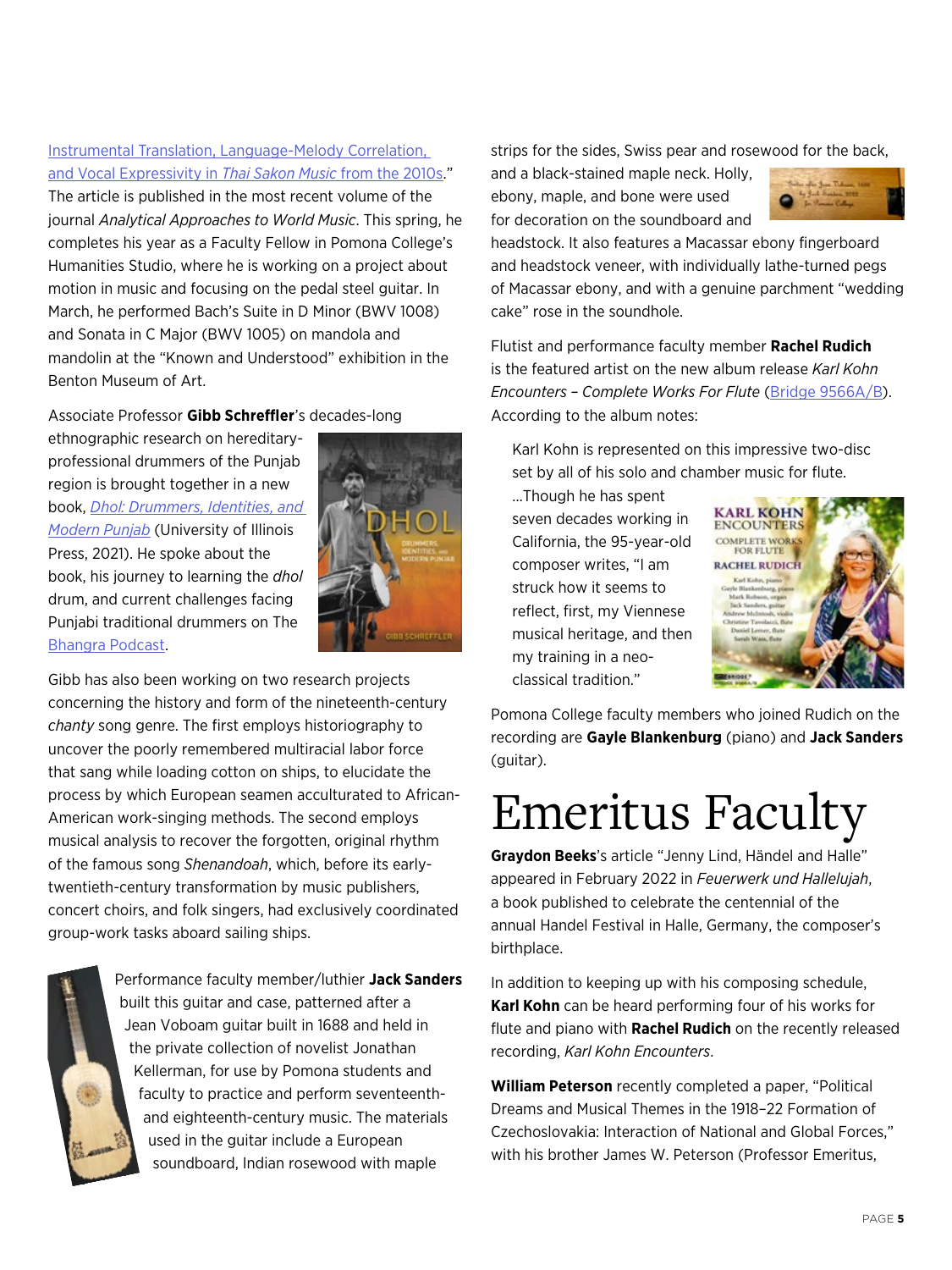Valdosta State University). Their work was presented at the Southern Conference on Slavic Studies / 58th Annual Meeting in late February.

# Student Happenings

**Becca Blyn** (HMC '22), a euphonium student of **Stephen Klein**, participated in the Intercollegiate Band at the Northwestern / Western Divisional Conference of the College Band Directors National Association held in Tacoma, Washington in March. She will also be the soloist with the Pomona College Band in the first movement of W.A. Mozart's Bassoon Concerto in B-flat Major, K. 191, in concerts on April 22 and 24.

#### Violinist **Megan Chang** '23 was the 2021 winner of the

Pomona College Orchestra Concerto Competition. A student of **Todor Pelev**, she performed Sibelius's Violin Concerto at the orchestra's most recent concerts on March 4 and 6. Megan is majoring in molecular biology and is an avid chamber musician, having performed works by Johannes Brahms and Oliver Dubon '20 with other students in the Music Department's student recitals.



### Alumni News

**Matthew Cook** '20 performed the role of The Traveller in the University of Southern California Opera's production of Benjamin Britten's *Curlew River* in November 2021.

Composer **Oliver Dubon**'s '20 work *Welcome* was premiered last October by the Ónix Ensamble in Mexico City as part of the RED NOTE New Music Festival Composition Workshop. He recently finished an artist's residency at the Atlantic Center for the Arts in New Smyrna, Florida, studying under Timo Andres. While there, he worked on a new commission from pianist Anthony Ratinov to be premiered at the Yale School of Music next fall.

**Anatolia Maya Evarkiou-Kaku** '13 earned a Master of Music in flute performance (with distinction) from DePaul University School of Music, and is currently pursuing a postmaster's graduate certificate. She is active in the Chicago

area as a performer, most notably with the 5th Wave Collective. As a DePaul Community Music Division Teaching Artist, she coaches flutists of all levels across several Chicago public schools. She has also taught at The People's Music School and Logos Christian Academy, and maintains a small private studio.



**Brendon Randall-Myers** '09 is developing a new albumlength work for cello and electronics with cellist/ composer/improviser Jillian Blythe. Earlier this spring he was in residence with the electric guitar quartet Dither at Princeton. Future performances and projects include premiering a new song cycle by Josh Henderson at the University of Iowa; a new set of music for guitar, synths, and sound-reactive light/video with composer/electronics artist Phong Tran as part of a residency with ICE; and David Lang's song cycle *death speaks* (with vocalist Shara Nova) at the Bang on a Can Long Play Festival on May 1. His compositions continue to receive performances throughout North America, including the premiere of his *flail* by the modular synth duo Retcon at the Bang on the Can Long Play Festival, and *Grounding // Sparks* by Warp Trio at the 2022 Cleveland Uncommon Festival in June. *Aveilut*, his microtonal black metal record with Doug Moore of Pyrrhon, will be released on The Flenser label in mid-July.

**Alexander Cannon**'s '05 new book, *Seeding the Tradition:* 

*Musical Creativity in Southern Vietnam*, will be published next month by Wesleyan University Press. The project was supported by a 2021 publication AMS 75 PAYS subvention from the American Musicological Society. In the book, Alex examines notions of creativity used by Vietnamese musicians to sustain interest in traditional music and to rejuvenate debates concerning



Vietnamese identity in an increasingly cosmopolitan and globalized Vietnam. He has researched over the past decade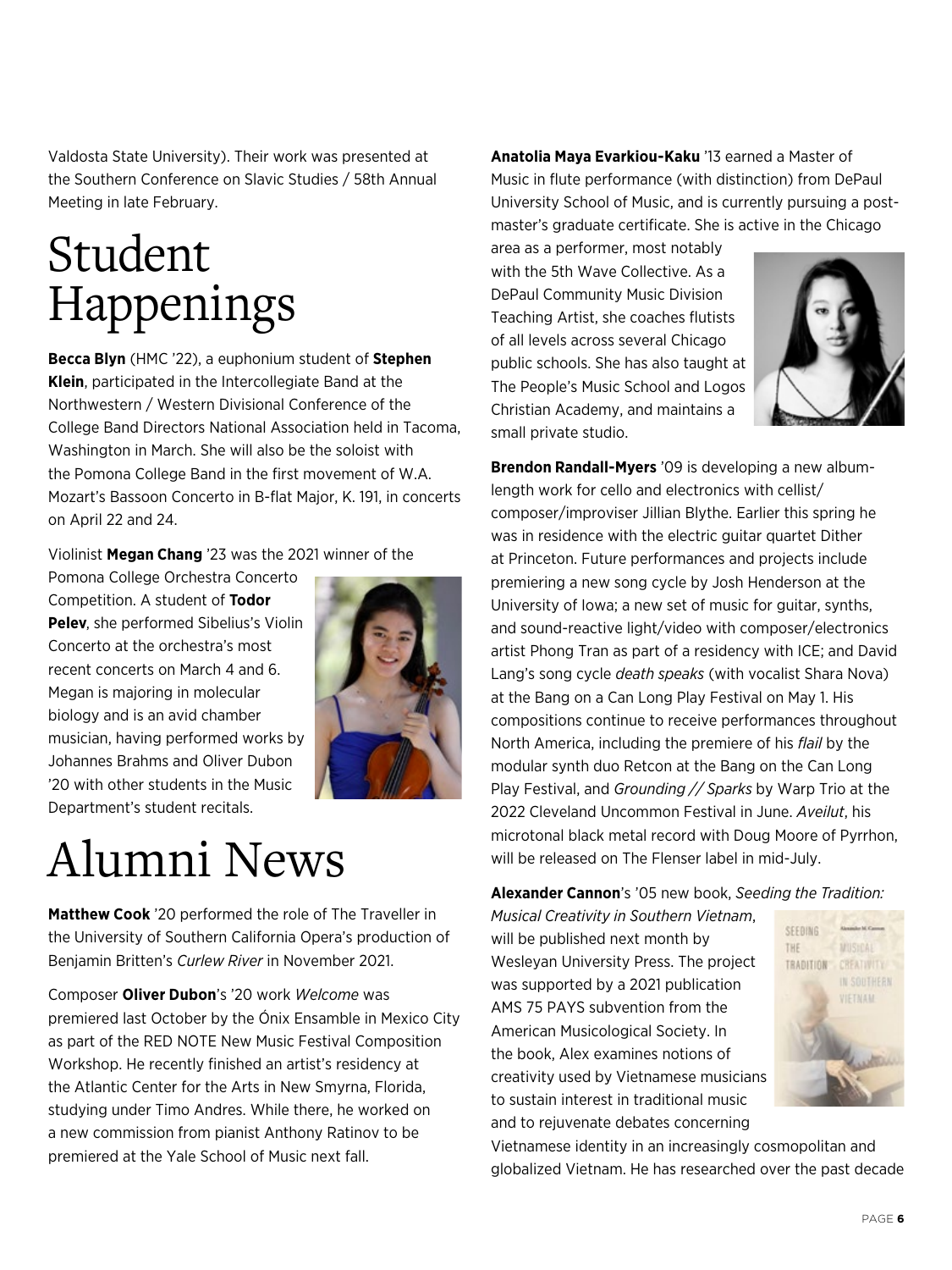the changing nature of traditional music practice in southern Vietnam, primarily studying the genre đờn ca tài tử, a "music for diversion," also called the "music of talented amateurs." His next project will examine the impact of climate and environmental change on music practice among Vietnamese and Khmer Krom musicians of the Mekong Delta. Alex is [Senior Lecturer in Music at the University of Birmingham](https://www.birmingham.ac.uk/staff/profiles/music/cannon-alexander.aspx) (UK).

**Megan Kaes Long** '08 was named the winner of the 2021 Wallace Berry Award by the Society for Music Theory for her book, *Hearing Homophony: Tonal Expectation at the Turn of the Seventeenth Century* (Oxford University Press, 2020). The award is given for the most distinguished book published in the previous calendar year by an author at any stage of their career.

**Eleen Hsu-Wentlandt** '00 played Miss Prism in the world premiere performances of *The Importance of Being Earnest, A Wilde New Musical* by Brett Simmons and David Howard at the Torrance Theatre Company in December 2021.

**Margaret Hunter** '00 appears as soprano soloist with the ensemble Capella de la Torre under the direction of Katharina Bäuml on the recording *Praetorius dances* (deutsche harmonia mundi 19439849172).

**Will Giamona** '97 performed the roles of Molotov in CHESS in Concert in September 2021 and Count Carl-Magnus Malcolm in *A Little Night Music* in November at 42nd Street Moon in San Francisco.

**Lucas Harris** '96 performed on theorbo and guitar when he joined Jordi Savall and Le Concert des Nations on their spring tour, which included performances in La Jolla at St. James by-the-Sea, at Santa Barbara's Lobero Theatre, on UC Berkeley's Cal Performances series, and as part of Seattle's Early Music series, among others. The program included music from the award-winning film *Tous les matins du monde*.

**Carlo Caballero** '89 has been promoted to the rank of Professor of Music at the University of Colorado at Boulder. His most recent book, *Fauré Studies*, which he co-edited with Stephen Rumph, was published by Cambridge University Press in 2021.

**Bonny Hough Miller** '75 received Honorable Mention for the 2021 H. Robert Cohen/RIPM Award given by the American Musicological Society for her book *Augusta Browne: Composer and Woman of Letters in Nineteenth-Century America* (University of Rochester Press, 2020). The award honors a work of scholarship of exceptional merit based upon eighteenth-, nineteenth-, and twentieth-century periodical literature related to music.

**Robin Kunert Sacolick** '74 has just published her second

article on the quantum tactics of twentieth-century El Salvadorean composer and ethnomusicologist Maria de Baratta's ballet *Nahualismo*, in UC Riverside's *Diagonal* music journal. Dr. Sacolick teaches Music in World Cultures at San Jose State University,



having previously taught at the University of Arizona. She also once taught the Grateful Dead course at UC Santa Cruz, to her delight. Dr. Sacolick received an M.A. in piano in 2005 from Cal State East Bay and a Ph.D. in Latin American Culture and Music in 2016 from UC Santa Cruz.

*We hope you will share your music-specific happenings with us for our next Music Gazette. Please submit to: edc04747@pomona.edu*

*Please email broader life submissions to the PC Magazine at: pcmnotes@pomona.edu.*



Pomona musicians caught NOT making music— Frank Albinder '80 met up with Raj Bhimani '82 and Lucy Shelton '65 at a New York City restaurant, when Frank dropped in from DC to catch some Broadway shows.